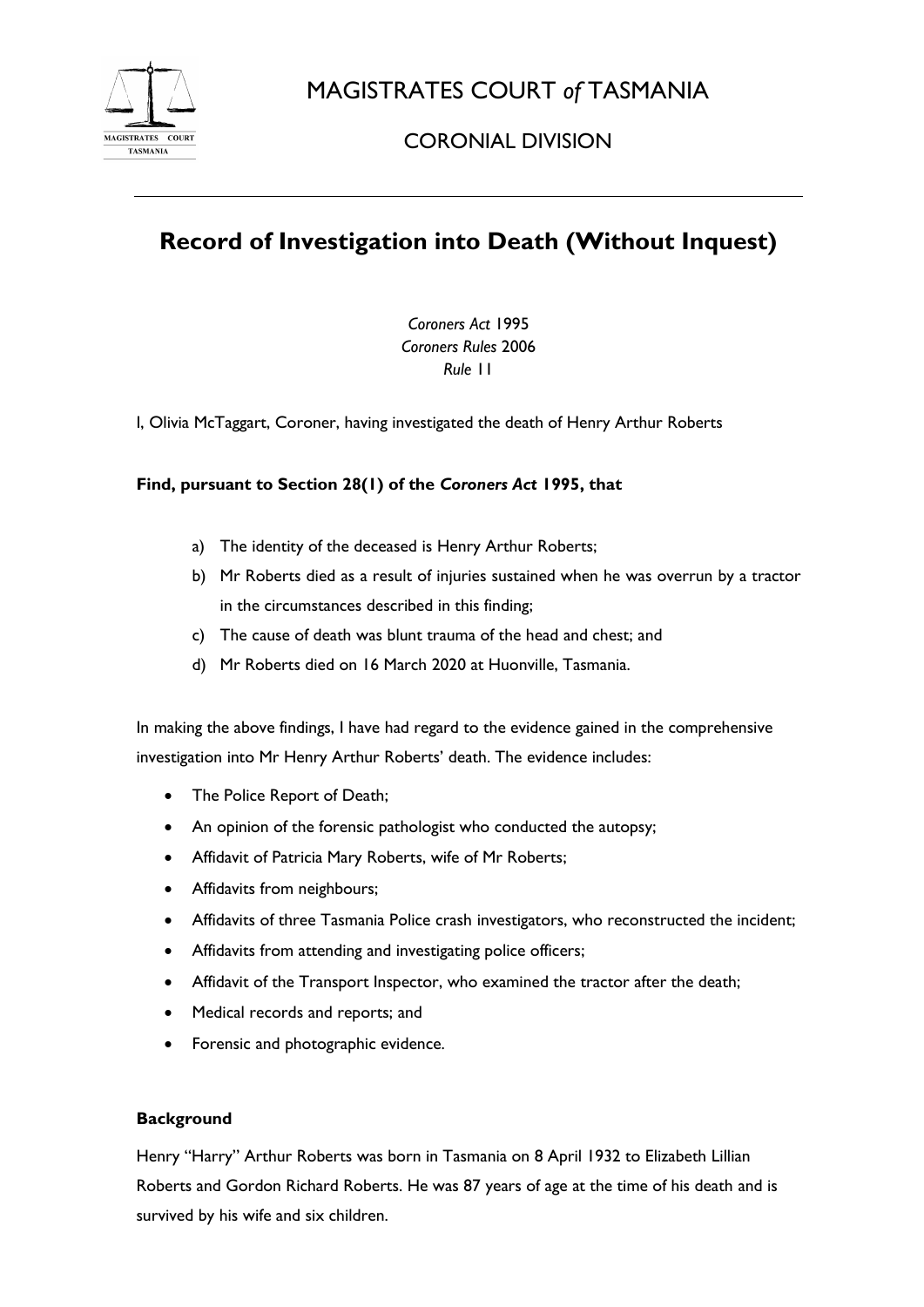Throughout the course of his life, Mr Roberts worked in a variety of jobs. He operated an apple orchard with his wife until 1977 and later, worked as a shop proprietor and school bus driver. In 1994 Mr and Mrs Roberts were granted their own school bus run from Dover to Hobart.

Mr and Mrs Roberts had owned and operated their farming property in Huonville for many years. In his latter years, Mr Roberts farmed up to 50 head of cattle and leased out a potato paddock.

Mr Roberts had an extensive history of health conditions. These included prostate cancer, heart conditions (for which he had had coronary artery bypass surgery and a pacemaker fitted) and bowel cancer. In 2013 he was diagnosed with leukaemia and suffered that illness until he died. Mr Roberts' vision was also severely impaired by macular degeneration. In 2014 his ophthalmologist advised that he was no longer fit for commercial driving, was on the "borderline" for driving a private vehicle and should no longer drive his tractor on the open road. He was also almost completely deaf and was reliant on hearing aids at the time of his death. Mr. Roberts' medical history also reveals that, in 2015- 2016 he suffered from memory loss and mild cognitive impairment.

Despite his medical conditions and failing eyesight, Mr Roberts continued to work on the farm and drive his tractor until his death.

His wife described him as an extremely hard worker but has also described him as a *"terrible risk taker"* and a *"daredevil".* In her affidavit she gave examples from previous years where Mr Roberts had attempted to stop a bus rolling forward by standing in front of it; being run over by a large silage bale whilst standing in front of it to stop it moving; and chasing after an out-ofcontrol tractor and getting onto it. She stated that she believed that there were many other similar incidents that Mr Roberts did not tell her about. Mrs Roberts said that, about three weeks before his death, Mr Roberts had somehow become trapped between a couple of limbs of a fallen tree which left him with wounds in the back of his leg and shin with black toes and serious bruising. Mrs Roberts said that *"for the last couple of years, I thought he was likely to do something on the farm that would cause him significant injury."*

Affidavit evidence provided by Mr Roberts' neighbours indicates that they saw Mr Roberts driving his tractor on a daily basis and that he seemed competent in his ability to control it. One neighbour indicated that, on more than one occasion, she had seen him walking behind the tractor whilst it was moving forward slowly as he removed the hay to feed the cattle.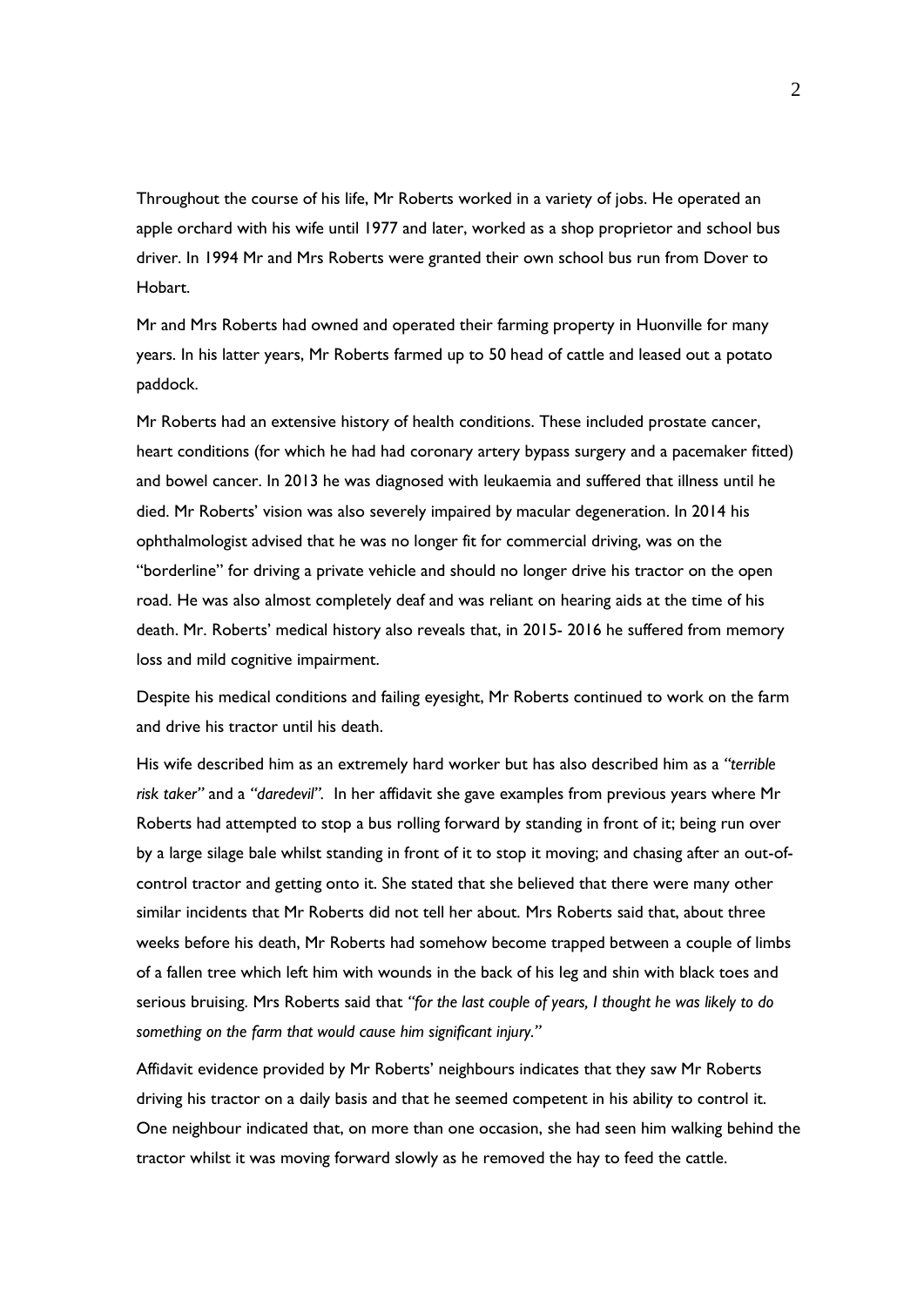Mr Roberts owned a 1970 Ford 3000 tractor, which he always drove for his farm duties. His son organised services and repairs on the tractor when Mr Roberts requested. His son did not believe the tractor was in a roadworthy condition, although Mr Roberts was stubborn and did not have it serviced regularly. The engine had been rebuilt in about 2015, at which time Mr Roberts' son took steps, in the interests of safety, to ensure that it could only start in neutral and not in forward gear.

#### **Circumstances of death**

On 16 March 2020, Mr Roberts had lunch and went to work on the farm. Mrs Roberts was not aware of what he was going to be doing on that day. From the scene investigation, it appears that he had been cutting wood and tidying up in his paddock opposite 19 Benders Road. He had been driving his tractor to assist with the work.

At around 3.00pm neighbours, Ms Phyllis Vos and Mr David Magor-Hampel, were in their respective gardens when they heard strange sounds coming from outside. Ms Vos heard a banging sound that sounded like a post being driven continually into the ground. When she went to investigate, she saw Mr Roberts' tractor with the engine running but with no-one on it. She saw that it was repeatedly moving forward and backwards against a pole.

At about the same time, Mrs Roberts was informed that there was a small fire on the property. When she went out in her car to investigate and find her husband, she saw the tractor in the position described above, with Mr Roberts lying on the ground a short distance away with his knees bent. She called emergency services. At that time, Mr Magor-Hampel and Ms Vos were arriving on the scene and observed that Mr Roberts was still alive, breathing shallowly, with his mouth and back of his head saturated in blood. Mr Magor-Hampel turned off the tractor while Ms Vos, a Registered Nurse, assisted Mrs Roberts. Ms Vos cleared his airway and rolled him onto his side. He was not responsive and did not react to pain stimulation.

Emergency Services and police officers arrived at the scene. Police officers and members of emergency services attempted resuscitation but, at 4.52pm, it was determined that he was deceased. He was conveyed by mortuary ambulance to the mortuary at the Royal Hobart Hospital.

An autopsy was performed by forensic pathologist, Dr Donald Ritchey. At autopsy, Dr Ritchey noted that there were several traumatic injuries, both internally and externally, of the head and chest. In his opinion, Mr Roberts was likely overrun by the tractor after falling or possibly having been knocked from the vehicle by a falling tree branch. He determined the cause of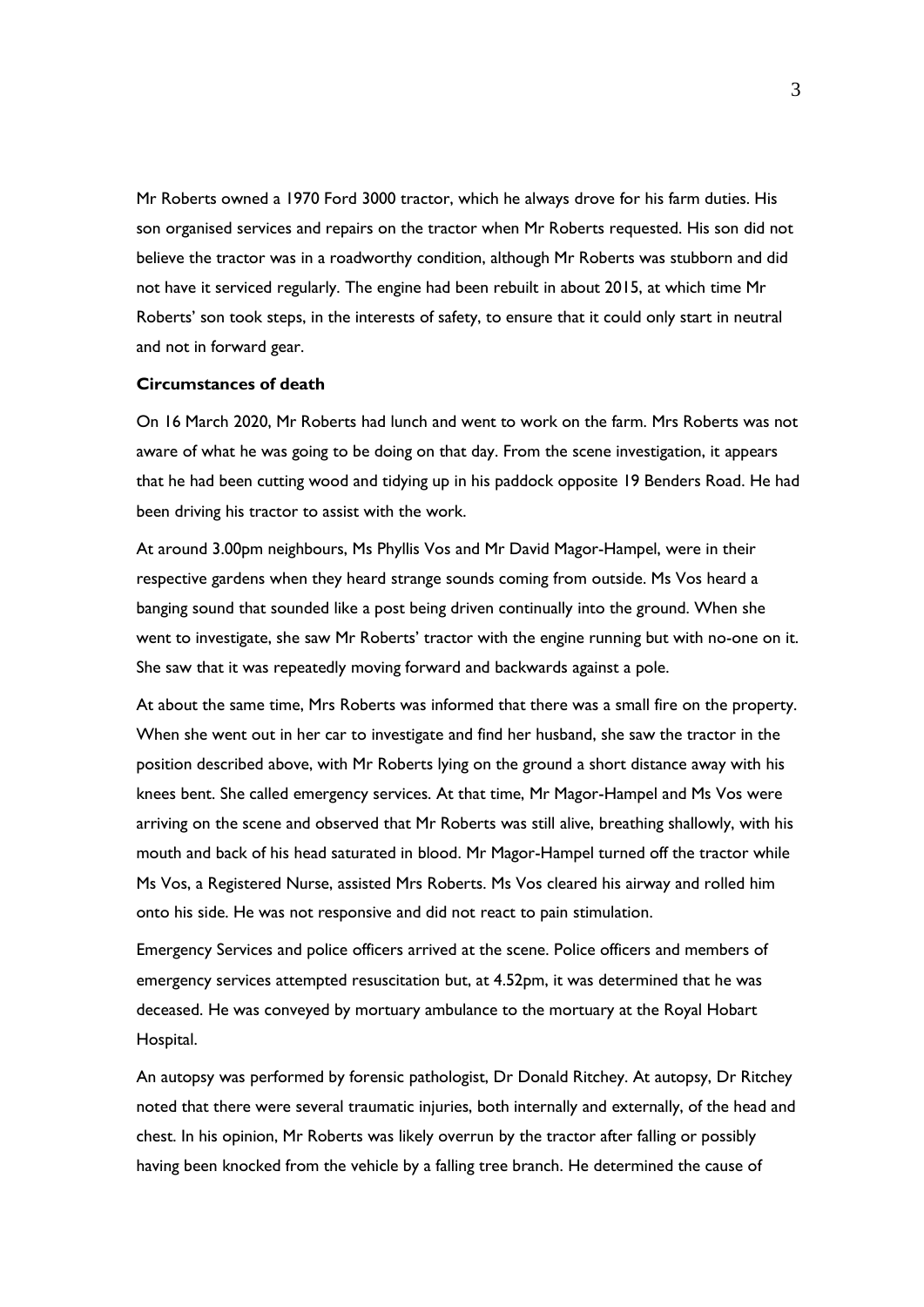death to be blunt trauma of the head and chest with generalised atherosclerosis, advanced emphysema and chronic leukaemia as contributing factors. I accept his opinion.

On 20 March 2020, State Growth Transport Inspector, Jason Hardy, inspected the tractor. In his opinion, the tractor was in an un-roadworthy condition due to non-compliance with registration regulations. However, I am satisfied that these defects were not contributing factors in the reasons for the incident. The tractor was in a reasonable operating condition.

An analysis of the crash was completed by crash investigator, Constable Jared Gowen, who carefully examined the scene with two other crash investigators. Constable Gowen noted that the incident scene was on a sloping area next to Benders Road. The tractor was resting against a wire fence and flanked by a cluster of large eucalyptus trees. The ground at the location was covered by fallen branches and small stones. Several tyre impressions from the tractor were visible in the soil. There was also chipping to the bark of a large tree standing next to the tractor. Mr Roberts himself was positioned on the ground about 7.5m north-west of the tractor at the bottom of the embankment. A small amount of Mr Roberts' hair was located on the underside of the left steering arm of the tractor. The tractor was found to remain in gear, with the throttle not requiring to be manually operated to maintain forward momentum. The handbrake was also found in the 'on' position, indicating that Mr Roberts had applied it in its final resting position.

A reconstruction of the events was undertaken by Constable Gowen and two other experienced crash investigators, Acting Sergeant Adam Hall and Senior Constable Cordwell, in order to determine the sequence of events leading to Mr Roberts' death.

The crash investigators were not able to determine the exact sequence of events, although they concluded that Mr Roberts alighted from the tractor whilst it was still under forward momentum and, somehow, came to be in its path. He was then run over by the tractor whilst in a facedown position on the ground. Nevertheless, he was able to get up from the ground and get back on the tractor, as demonstrated by the fact that deliberate steering input was required to maintain the course of travel indicated by the tyre marks. After the tractor crashed into the fence, Mr Roberts activated the handbrake and alighted from the tractor. He then walked or stumbled to where he was found on the ground.

#### **Comments and Recommendations**

Mr Roberts died at his "workplace" (as that term must be construed) of unnatural causes. As such, his death would ordinarily be required to be the subject of a public inquest pursuant to section 24 of the *Coroners Act* 1995. However, I have received a representation from the